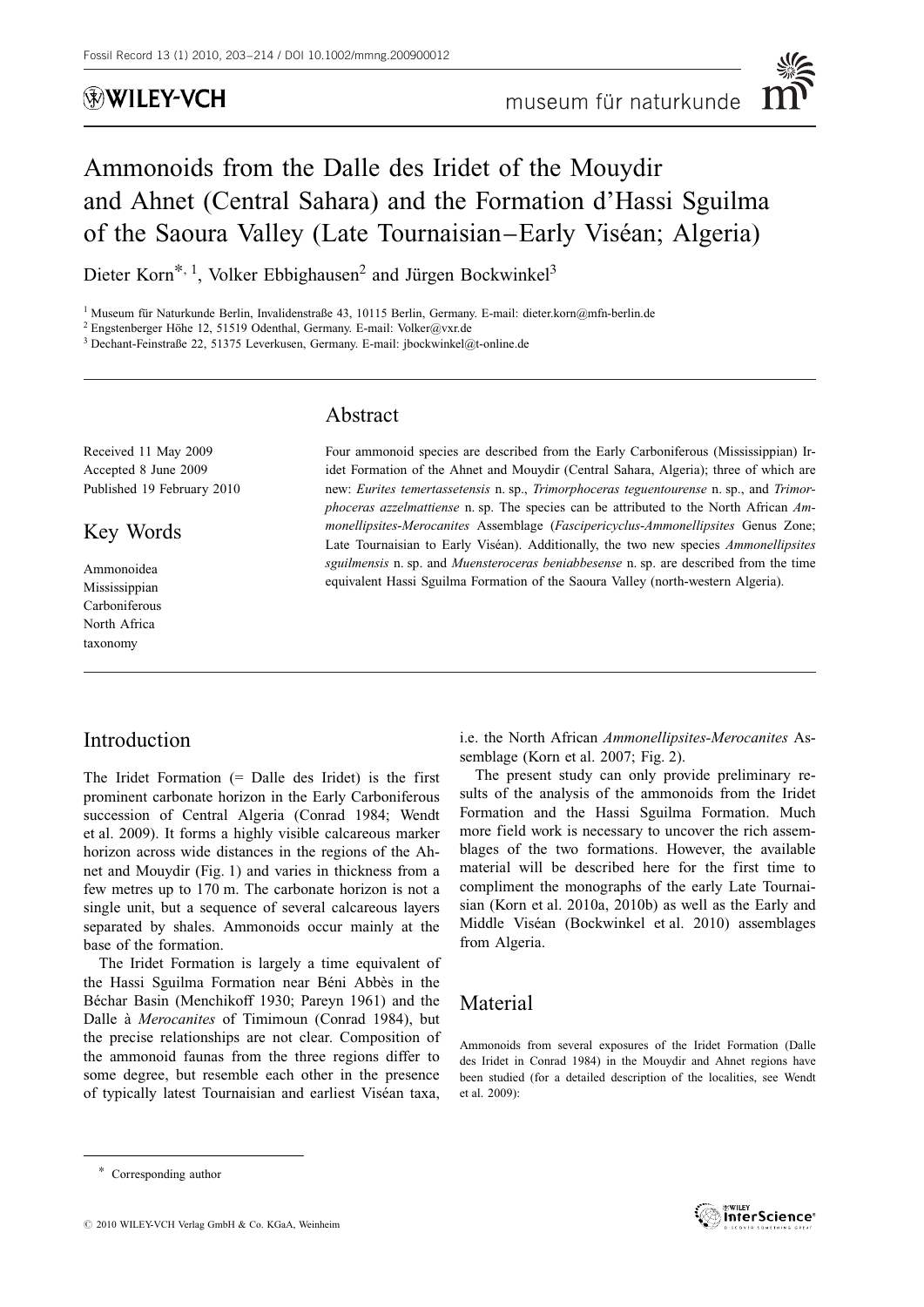

Figure 1. The outcrop of Palaeozoic rocks in northern Africa and the geographic position (marked by an asterisk) of the localities of the Iridet Formation and the Hassi Sguilma Formation.

| chronostrat.                         | ammonoid genus zones                   | possible position of ammonoid assemblages                                                                                        |
|--------------------------------------|----------------------------------------|----------------------------------------------------------------------------------------------------------------------------------|
|                                      | Eumorphoceras - Cravenoceratoides      |                                                                                                                                  |
|                                      | Tumulites - Cravenoceras               |                                                                                                                                  |
|                                      | Lusitanoceras - Lyrogoniatites         | ★ Ferganoceras torridum Assemblage<br><b>★ Platygoniatites rhanemensis Assemblage</b><br>Dombarites granofalcatus Assemblage     |
| SIPPIAN<br><b>VISÉAN</b><br><u>ທ</u> | Arnsbergites - Neoglyphioceras         |                                                                                                                                  |
|                                      | Goniatites - Eoglyphioceras            | ★ Goniatites gerberi Assemblage<br>★ Goniatites rodioni Assemblage<br>★ Goniatites tympanus Assemblage                           |
|                                      | Entogonites                            | ★ Entogonites-Maxigoniatites Assemblage                                                                                          |
|                                      | (Bollandites - Bollandoceras)          | ★ upper Bollandoceras Assemblage<br>★ lower Bollandoceras Assemblage                                                             |
|                                      | <b>Fascipericyclus-Ammonellipsites</b> | ★ Ammonellipsites-Merocanites Assemblage<br>★ Helicocyclus-Ouaoufilalites Assemblage                                             |
|                                      | <b>Pericyclus-Progoniatites</b>        | ★ Pericyclus-Progoniatites Assemblage                                                                                            |
| <b>TOURNAISIAN</b>                   |                                        | ★ Kazakhstania-Acrocanites Assemblage<br>★ Goniocyclus-Protocanites Assemblage                                                   |
|                                      |                                        |                                                                                                                                  |
|                                      | Gattendorfia-Eocanites                 | ★ Gattendorfia-Kahlacanites Assemblage<br>★ Gattendorfia-Eocanites Assemblage<br><b>★ Acutimitoceras-Postclymenia Assemblage</b> |
|                                      | <b>SERPUKHOVIAN</b>                    | Goniocyclus-Protocanites                                                                                                         |

Figure 2. Stratigraphic scheme of the Early Carboniferous (Mississippian) chronostratigraphy and ammonoid zonation with correlation to the North African ammonoid assemblages (after Korn et al. 2004, 2007). The position of the fauna from the Iridet Formation and the Hassi Sguilma Formation is highlighted.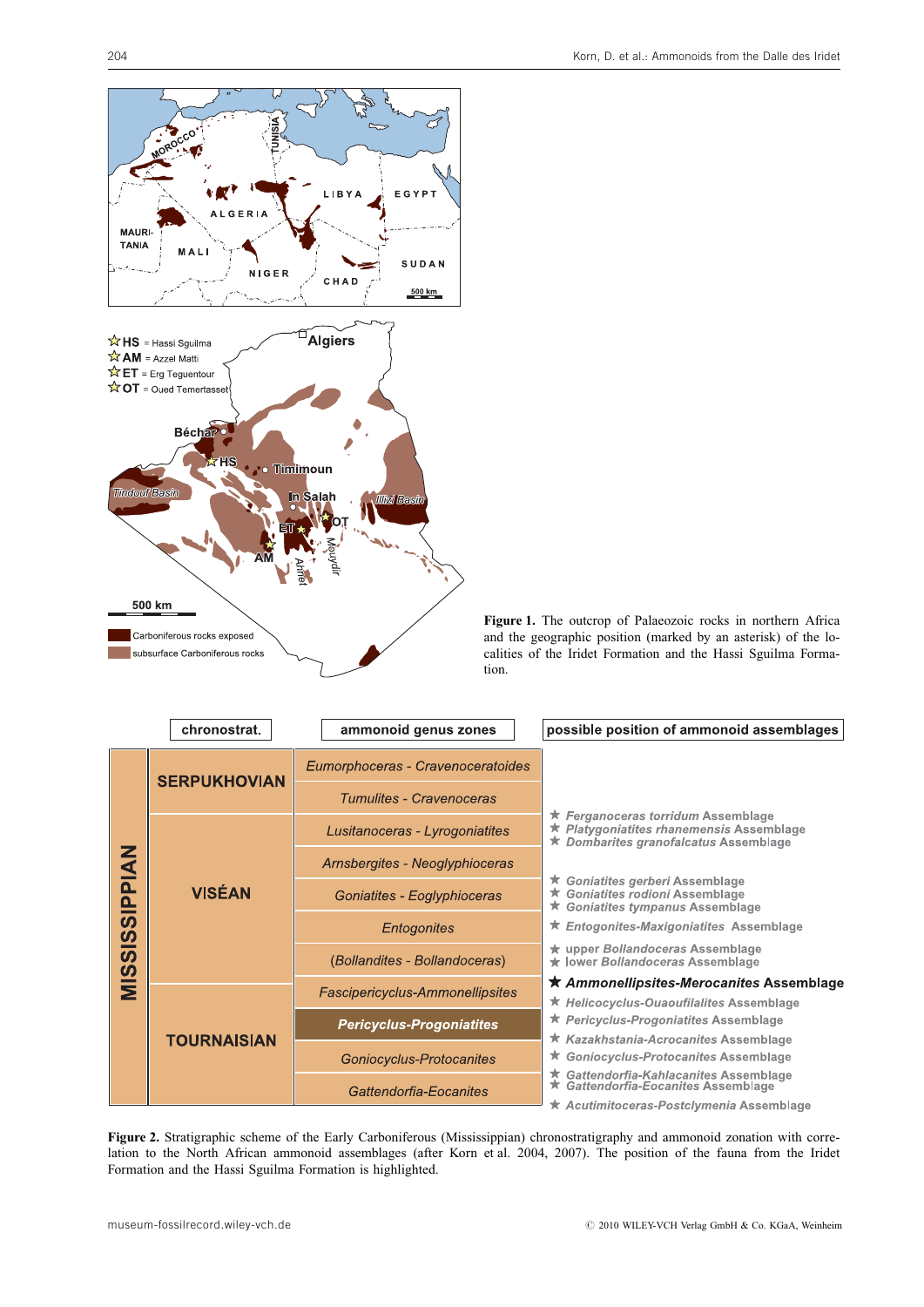|                                                                                               | Oued Temertasset (Mouydir), locality MOU-U; 26.6778° N, 3.8795° E (specimens collected by the authors and Dieter Weyer, 2002): |
|-----------------------------------------------------------------------------------------------|--------------------------------------------------------------------------------------------------------------------------------|
| Eurites temertassetensis n. sp.                                                               | 5 specimens (MB.C.18617.1-5)                                                                                                   |
| Eurites sp.                                                                                   | 1 specimen (MB.C.18618)                                                                                                        |
| Trimorphoceras sp.                                                                            | 1 specimen (MB.C.18619)                                                                                                        |
| Oued Temertasset (Mouydir); same locality (Wendt and Kaufmann Coll.):                         |                                                                                                                                |
| Eurites temertassetensis n. sp.                                                               | 1 specimen (MB.C.18620)                                                                                                        |
| West-southwest of Gara Azzel Matti (Ahnet); 25.4732° N, 0.7067° E (Wendt and Kaufmann Coll.): |                                                                                                                                |
| Trimorphoceras azzelmattiense n. sp.                                                          | 1 specimen (MB.C.18621)                                                                                                        |
| Trimorphoceras sp.                                                                            | 3 specimens (MB.C.18622.1-3)                                                                                                   |
| Erg Teguentour (Ahnet); 26.1433° N, 2.8418° E (Wendt & Kaufmann Coll.):                       |                                                                                                                                |
| Hammatocyclus sp.                                                                             | 1 specimen (MB.C.18623)                                                                                                        |
| Eurites commutatus Ebbighausen et al., 2010                                                   | 1 specimen (MB.C.18624)                                                                                                        |
| Trimorphoceras teguentourense n. sp.                                                          | 2 specimens (MB.C.18625.1-2)                                                                                                   |
| Trimorphoceras absolutum Ebbighausen et al., 2010                                             | 1 specimen (MB.C.18626)                                                                                                        |
| Trimorphoceras molestum Ebbighausen et al., 2010                                              | 1 specimen (MB.C.18627)                                                                                                        |
| Dzhaprakoceras dzhazairense Ebbighausen et al., 2010                                          | 10 specimens (MB.C.18628.1-10)                                                                                                 |
| South-southwest of Jebel Mouima (Ahnet); 25.7739° N, 2.8147° E (Wendt and Kaufmann Coll.):    |                                                                                                                                |
| Dzhaprakoceras dzhazairense Ebbighausen et al., 2010                                          | 1 specimen (MB.C.18629)                                                                                                        |
|                                                                                               | Hassi Sguilma 17 km north-west of Béni Abbès; 30.2194° N, 2.3147° W (Bockwinkel, Ebbighausen and Korn 2003 Coll.):             |
| Irinoceras sp.                                                                                | 1 specimen (MB.C.18630)                                                                                                        |
| Ammonellipsites sguilmense n. sp.                                                             | 2 specimens (MB.C.18631.1-2)                                                                                                   |
| Muensteroceras beniabbesense n. sp.                                                           | 4 specimens (MB.C.18632.1-4)                                                                                                   |
| Muensteroceras sp.                                                                            | 1 specimen (MB.C.18633)                                                                                                        |
| Eurites temertassetensis n. sp.                                                               | 1 specimen (MB.C.18634)                                                                                                        |
| Eurites sp.                                                                                   | 3 specimens (MB.C.18635.1-3)                                                                                                   |
| Trimorphoceras crassilens Ebbighausen et al., 2010                                            | 1 specimen (MB.C.18636)                                                                                                        |
| Dzhaprakoceras dzhazairense Ebbighausen et al., 2010                                          | 1 specimen (MB.C.18637)                                                                                                        |
| Merocanites sp.                                                                               | 1 specimen (MB.C.18707)                                                                                                        |
|                                                                                               |                                                                                                                                |

### Systematic Palaeontology

The descriptive part of this monograph will mainly focus on the illustration and morphometric analysis of the species with particular attention to their ontogenetic development, where possible. The key for the description of the species, including explanation of methods, is published in this volume by Korn (2010). Sutural terminology follows Korn et al. (2003).

Order Goniatitida Hyatt, 1884 Suborder Goniatitina Hyatt, 1884 Superfamily Pericyclaceae Hyatt, 1900 Family Pericyclidae Hyatt, 1900 Subfamily Ammonellipsitinae Riley, 1996

#### Ammonellipsites Parkinson, 1822

For a detailed discussion of the genus, see Ebbighausen et al. (2010).

#### Ammonellipsites sguilmensis n. sp.

Figures 3, 4

1961 Pericyclus plicatilis. – Pareyn, p. 138, pl. 12, figs 9–12. 1961 Pericyclus nikitini. – Pareyn, p. 140, pl. 12, figs 7, 8.

Derivation of name. After the type locality.

Holotype. Specimen MB.C.18631.1, illustrated in Figure 3.

Type locality and horizon. Hassi Sguilma (17 km north-west of Béni Abbès, Algeria); Hassi Sguilma Formation (Ammonellipsites-Merocanites Assemblage).

Material. The holotype.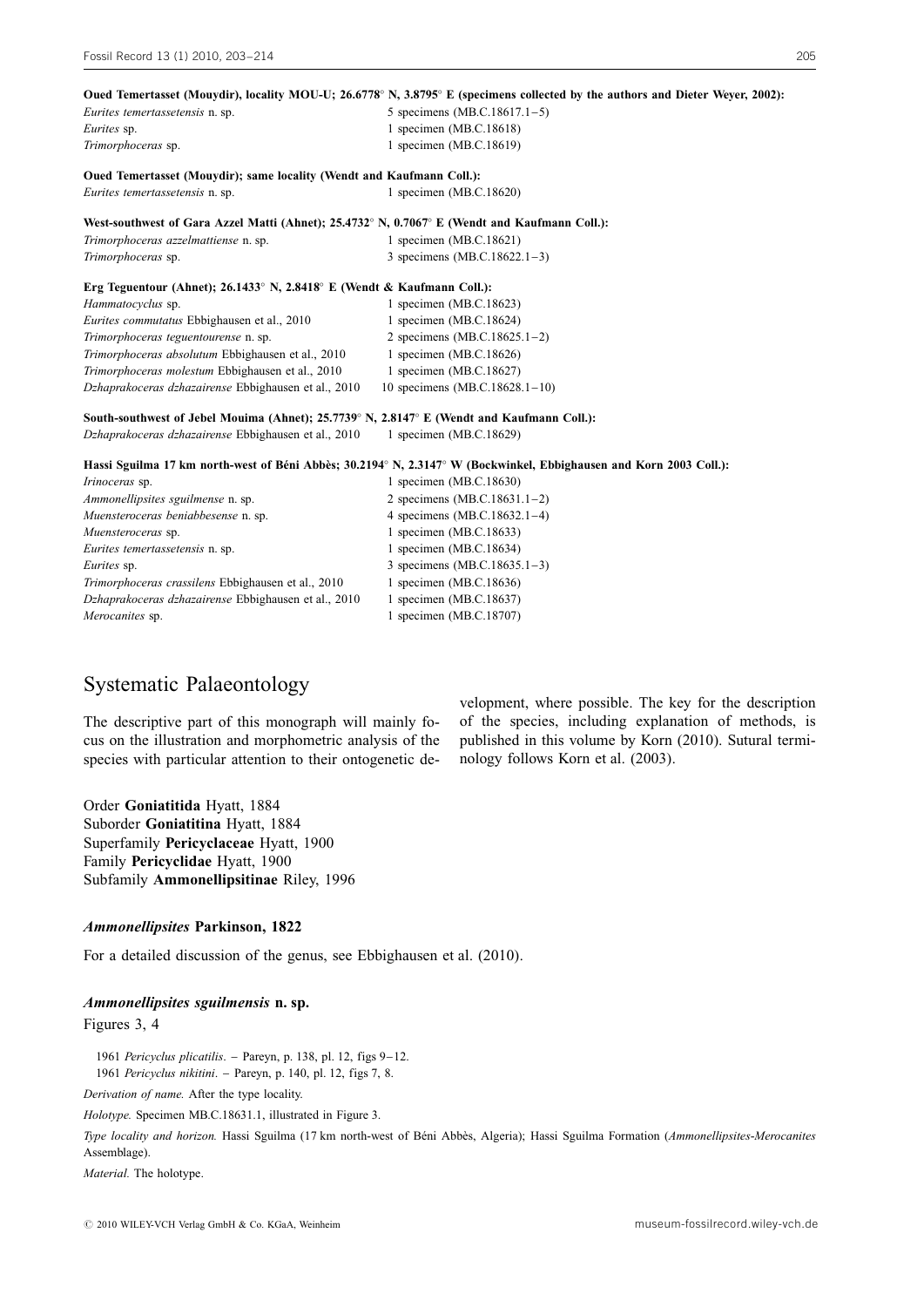Diagnosis. Ammonellipsites with a thickly discoidal, subevolute conch at 30 mm dm; umbilical margin broadly rounded, umbilical wall convex; aperture low. Ornament with 75–80 sharp equidistant ribs per volution, course convex and slightly rursiradiate with shallow ventral sinus. Suture line with very narrow, V-shaped external lobe with subparallel and gently sinuous flanks and low median saddle; ventrolateral saddle subacute, adventive lobe narrow and lanceolate, symmetric.

|       | <b>Table 1.</b> Concil shape (Fig. 4A) of <i>Ammonetupsites</i> sgutmensis it. sp. |                                                                                    |                          |  |  |  |  |  |  |
|-------|------------------------------------------------------------------------------------|------------------------------------------------------------------------------------|--------------------------|--|--|--|--|--|--|
| dm    | conch shape                                                                        | whorl cross section shape                                                          | aperture                 |  |  |  |  |  |  |
| 30 mm | thickly discoidal; subevolute<br>(ww/dm $\sim$ 0.54: uw/dm $\sim$ 0.38)            | moderately depressed; moderately embracing<br>(ww/wh $\sim$ 1.60: IZR $\sim$ 0.30) | low<br>(WER $\sim$ 1.72) |  |  |  |  |  |  |

 $Table 1. Conch shape (Fig. 4A) of Ammonollin sites, equilibrium on the$ 

Table 2. Conch dimensions (in mm) and proportions for reference specimens of Ammonellipsites sguilmensis n. sp.

|                            | dm | <b>WW</b> | wh   | <b>UW</b> | ah  | ww/dm | ww/wh | uw/dm | WER | IZR  |
|----------------------------|----|-----------|------|-----------|-----|-------|-------|-------|-----|------|
| holotype MB.C.18631.1 30.7 |    | 16.7      | 10.5 | 11.8      | 7.3 | 0.54  | 1.59  | 0.38  |     | 0.30 |

Table 3. Suture line proportions (Fig. 4B) for Ammonellipsites sguilmensis n. sp.

| specimen              | at dm                | EL w/d | <b>ELNLS</b> | EL/AL | MS h | VLS w/h |
|-----------------------|----------------------|--------|--------------|-------|------|---------|
| holotype MB.C.18631.1 | c. $23.0 \text{ mm}$ | 0.42   | .04          | 1.05  | 0.27 | 0.41    |

Discussion. Ammonellipsites sguilmensis can be separated from most of the other species of the genus by its broadly rounded umbilical margin, which is narrowly rounded or subangular in the other species. The moderately wide umbilicus is another criterion for separation of A. sguilmensis from many other species. A. menchikoffi Ebbighausen et al., 2010 and A. conradae Ebbighausen et al., 2010 from the Dalle à Merocanites have similar conchs, but differ in the V-shaped adventive lobe, which is lanceolate in A. squilmensis. In general, the lanceolate adventive lobe is a character that separates A. sguilmensis from most of the other members of the genus Ammonellipsites.



Figure 3. Ammonellipsites sguilmensis n. sp. from Hassi Sguilma, holotype MB.C.18631.1;  $\times$  2.0.



Figure 4. Ammonellipsites sguilmensis n. sp. from Hassi Sguilma. A. Dorsal view of holotype MB.C.18631.1;  $\times 1.0$ . **B.** Suture line of holotype MB.C.18631.1, at 14.0 mm ww, 9.2 mm wh;  $\times$  4.0.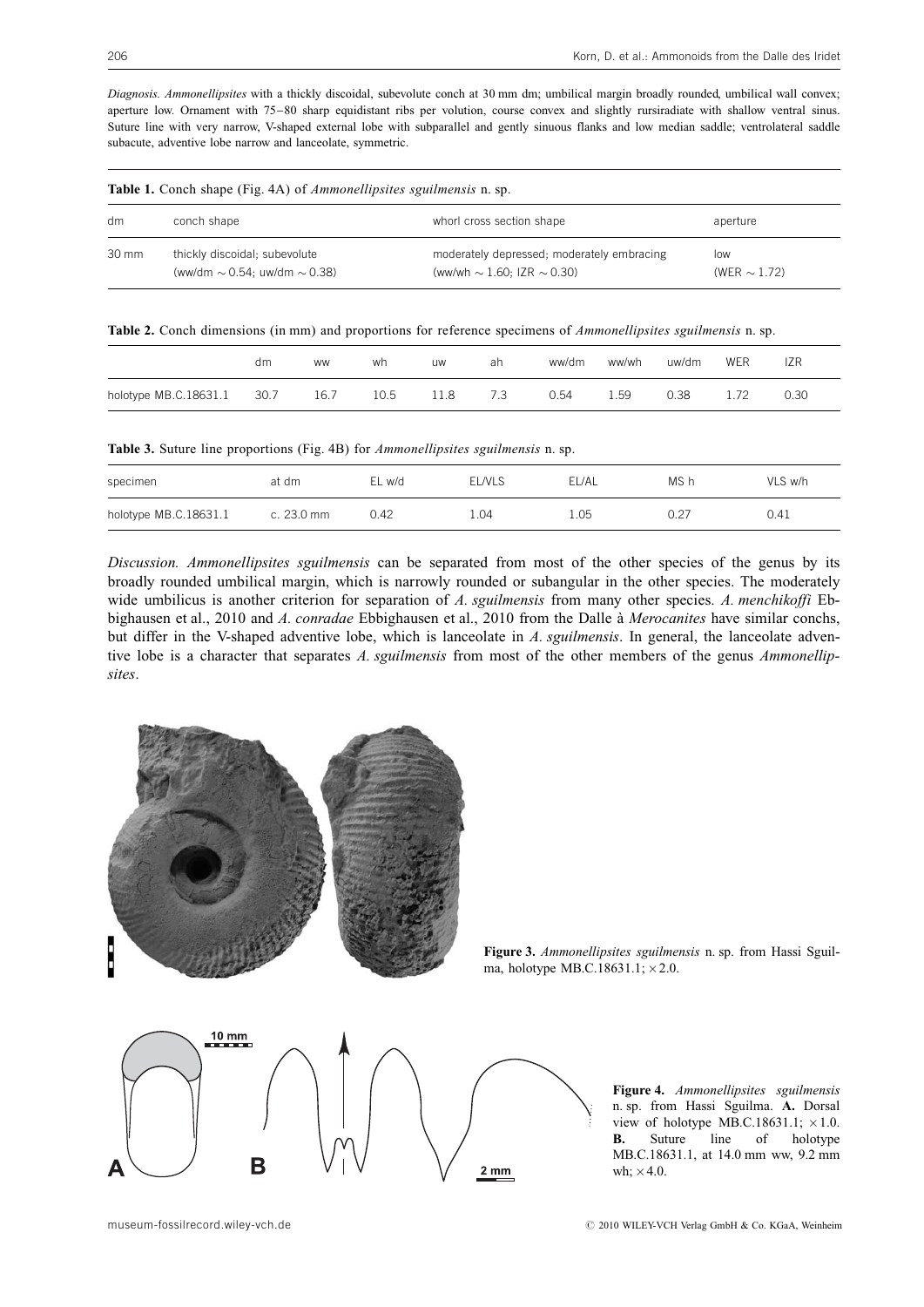#### Family Muensteroceratidae Librovitch, 1957

#### Muensteroceras Hyatt, 1884

For a detailed discussion of the genus, see Korn et al. (2010b).

#### Muensteroceras beniabbesense n. sp.

Figures 5, 6

1961 Münsteroceras mitchelli. - Pareyn, p. 98, pl. 8, figs 8, 9.

Derivation of name. After the town of Béni Abbès.

Holotype. Specimen MB.C.18632.1, illustrated in Figure 5.

Type locality and horizon. Hassi Sguilma (17 km north-west of Béni Abbès, Algeria); Hassi Sguilma Formation (Ammonellipsites-Merocanites Assemblage).

Material. Four specimens up to 70 mm conch diameter.

Diagnosis. Muensteroceras with a subinvolute conch throughout ontogeny, shape thickly pachyconic at 10 mm and thinly to thickly discoidal at 60 mm dm; umbilical margin subangular in all growth stages, umbilical wall steep or slightly oblique; aperture moderately high at growth stages above 6 mm dm. Ornament with coarse biconvex growth lines, course biconvex with very low lateral sinus and deep ventral sinus, direction rectiradiate; numerous strong constrictions parallel to the growth lines. Suture line in the adult stage with very narrow, parallel-sided external lobe and very low median saddle; ventrolateral saddle asymmetric, broadly rounded; adventive lobe V-shaped with gently incurved ventral flank and weekly curved dorsal flank.

#### Table 4. Conch ontogeny (Figs 6A, C–E) of Muensteroceras beniabbesense n. sp.

| dm              | conch shape                            | whorl cross section shape                     | aperture          |
|-----------------|----------------------------------------|-----------------------------------------------|-------------------|
| $10 \text{ mm}$ | thickly pachyconic; subinvolute        | moderately depressed; very strongly embracing | moderate          |
|                 | (ww/dm $\sim$ 0.74; uw/dm $\sim$ 0.20) | (ww/wh $\sim$ 1.60; IZR $\sim$ 0.45)          | (WER $\sim$ 1.78) |
| 30 mm           | thickly discoidal; subinvolute         | weakly depressed; very strongly embracing     | moderate          |
|                 | (ww/dm $\sim$ 0.54; uw/dm $\sim$ 0.20) | (ww/wh $\sim$ 1.20; IZR $\sim$ 0.45)          | (WER $\sim$ 1.80) |
| 60 mm           | thickly discoidal; subinvolute         | weakly depressed; very strongly embracing     | moderate          |
|                 | (ww/dm $\sim$ 0.50; uw/dm $\sim$ 0.20) | (ww/wh $\sim$ 1.20; IZR $\sim$ 0.45)          | (WER $\sim$ 1.76) |

#### Table 5. Conch dimensions (in mm) and proportions for reference specimens of *Muensteroceras beniabbesense* n. sp.

|                       | dm   | <b>WW</b> | wh   | <b>UW</b> | ah                       | ww/dm | ww/wh | uw/dm | WER  | IZR             |
|-----------------------|------|-----------|------|-----------|--------------------------|-------|-------|-------|------|-----------------|
| paratype MB.C.18632.2 | 63.4 | 29.4      | 29.1 | 12.2      | 16.5                     | 0.46  | 1.01  | 0.19  | l.83 | 0.43            |
| holotype MB.C.18632.1 | 55.6 | 28.9      | 24.3 | 12.1      | 13.8                     | 0.52  | 1.19  | 0.22  |      | 0.43            |
| paratype MB.C.18632.4 | 30.4 | 16.5      | 13.8 | 6.3       | $\overline{\phantom{0}}$ | 0.54  | 20    | 0.21  | -    | $\qquad \qquad$ |

Table 6. Suture line proportions (Fig. 6B) for Muensteroceras beniabbesense n. sp.

| specimen                         | at dm | EL w/d | EL/VLS | EL/AL | MS h | VLS w/h | remarks                           |
|----------------------------------|-------|--------|--------|-------|------|---------|-----------------------------------|
| paratype MB.C.18632.3 c. 54.0 mm |       | 0.41   | 0.64   | 0.88  | 0.19 | 0.64    | A lobe with concave ventral flank |

Discussion. Muensteroceras beniabbesense belongs to the members of the genus, which possess strong biconvex constrictions. It differs from the type species M. parallelum (Hall, 1860) in the higher ww/wh ratio in comparable growth stages (ww/wh  $= 0.90$  at 45 mm dm in M. parallelum and 1.10 in M. beniabbesense at the same diameter) and the more slender conch.

M. koninckianum Schindewolf, 1951 (= Goniatites inconstans de Koninck, 1880) from the Calcaire Waulsortien of Belgium shows some similarities, but differs in its adult opening of the umbilicus and its subangular ventrolateral shoulder from *M. beniabbesense. M. frequens Kusina*, 1973 from the North Urals has a similar adult conch geometry, but differs in the much wider umbilicate juvenile stage.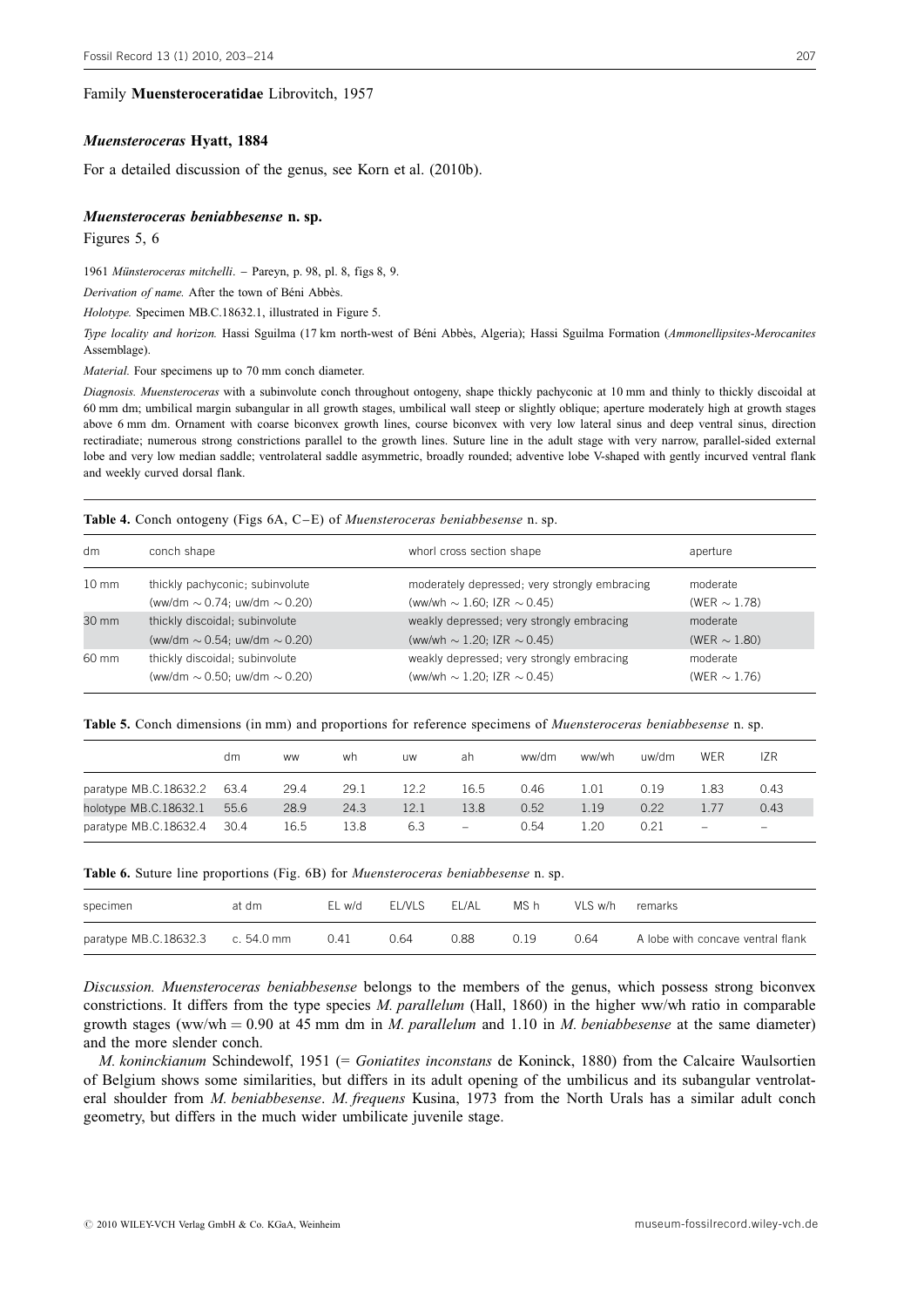

Figure 5. Muensteroceras beniabbesense n. sp. from Hassi Sguilma, holotype MB.C.18632.1;  $\times$  1.0.



Figure 6. Muensteroceras beniabbesense n. sp. from Hassi Sguilma. A. Cross section of paratype MB.C.18632.2; × 1.0. B. Suture line of paratype MB.C.18632.3, at 22.0 mm wh;  $\times$  2.0. C–E. Ontogenetic development of the conch width index (ww/dm), umbilical width index (uw/dm), whorl width index (ww/wh), and whorl expansion rate (WER) of all available specimens.

#### Family Rotopericyclidae Korn, Bockwinkel & Ebbighausen, 2010

#### Eurites Kusina, 1973

For a detailed discussion of the genus, see Korn et al. (2010b).

#### Eurites temertassetensis n. sp.

Figures 7, 8

Derivation of name. After the type locality.

Holotype. Specimen MB.C.18617.1, illustrated in Figure 7.

Type locality and horizon. Oued Temertasset, locality MOU-U (Mouydir, South Algeria); Iridet Formation (Ammonellipsites-Merocanites Assemblage).

Material. Six specimens from the type locality with conch diameters between 19 and 112 mm are available, of which only the holotype is well preserved and rather complete. One specimen was sectioned and shows seven whorls. One specimen from Hassi Sguilma.

Diagnosis. Eurites with a subinvolute conch throughout ontogeny with an interval of slight umbilical opening between 10 and 30 mm dm; shape thickly pachyconic with a stouter adult stage; umbilical wall flattened, umbilical margin subangular; aperture low to moderate. Shell almost smooth; without constrictions on shell and internal mould; adult suture line with narrow V-shaped external lobe with subparallel flanks and very low median saddle; ventrolateral saddle broadly rounded; adventive lobe V-shaped, symmetric with gently curved flanks.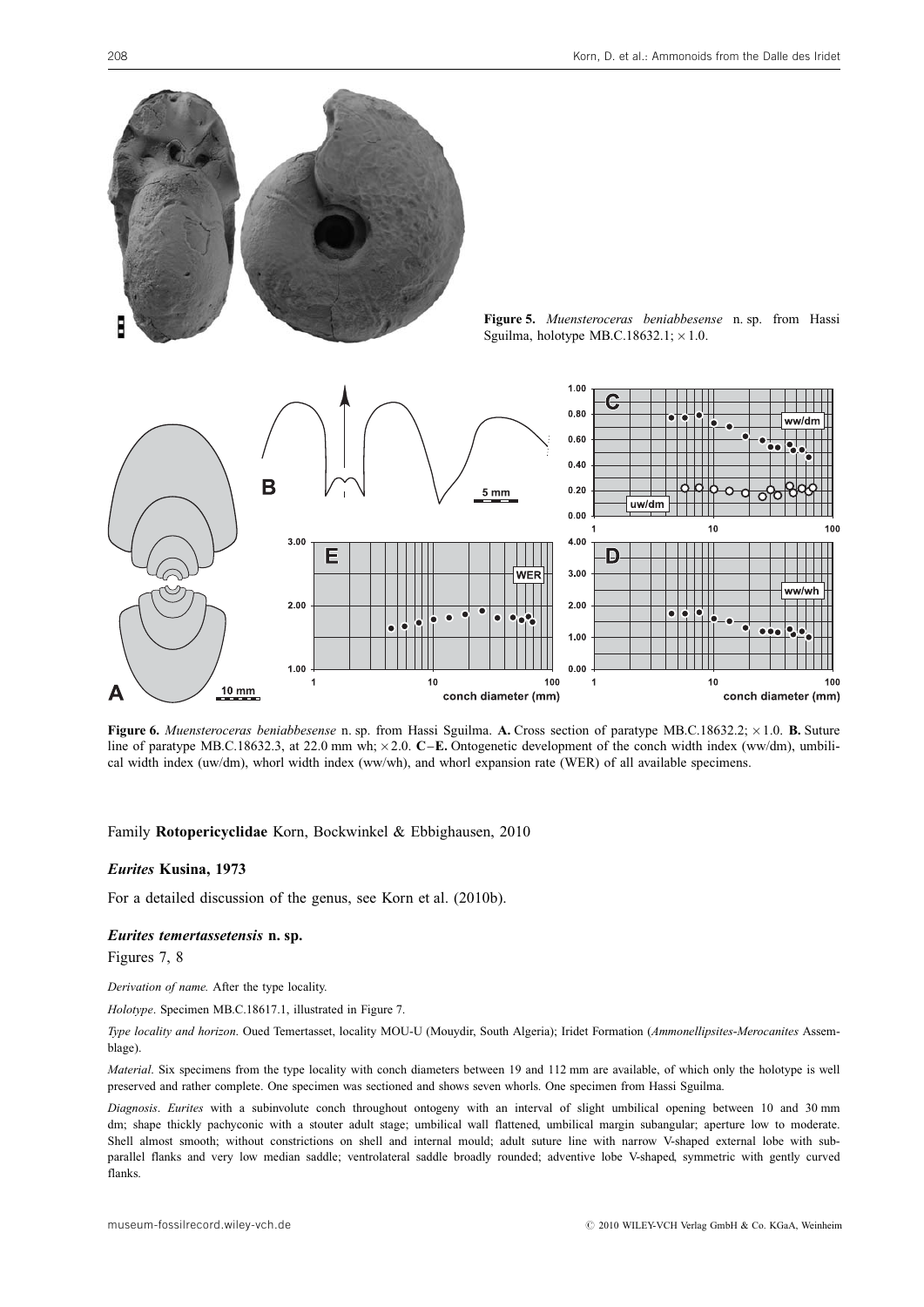| dm                | conch shape                            | whorl cross section shape                | aperture          |
|-------------------|----------------------------------------|------------------------------------------|-------------------|
| 4 mm              | thickly pachyconic; subinvolute        | moderately depressed; strongly embracing | moderate          |
|                   | (ww/dm $\sim$ 0.75; uw/dm $\sim$ 0.16) | (ww/wh $\sim$ 1.60; IZR $\sim$ 0.44)     | (WER $\sim$ 1.85) |
| $10 \, \text{mm}$ | thickly pachyconic; subinvolute        | moderately depressed; strongly embracing | moderate          |
|                   | (ww/dm $\sim$ 0.72; uw/dm $\sim$ 0.25) | (ww/wh $\sim$ 1.70; IZR $\sim$ 0.40)     | (WER $\sim$ 1.80) |
| $30 \text{ mm}$   | thickly pachyconic; subinvolute        | moderately depressed; strongly embracing | moderate          |
|                   | (ww/dm $\sim$ 0.75; uw/dm $\sim$ 0.25) | (ww/wh $\sim$ 1.75; IZR $\sim$ 0.40)     | (WER $\sim$ 1.85) |
| 60 mm             | thickly pachyconic; subinvolute        | moderately depressed; strongly embracing | low               |
|                   | (ww/dm $\sim$ 0.82; uw/dm $\sim$ 0.20) | (ww/wh $\sim$ 1.95; IZR $\sim$ 0.44)     | (WER $\sim$ 1.75) |

Table 8. Conch dimensions and proportions for reference specimens of Eurites temertassetensis n. sp.

|                       | dm           | <b>WW</b>    | wh           | <b>UW</b>    | ah                               | ww/dm        | ww/wh       | uw/dm        | <b>WER</b>                      | <b>IZR</b>                |
|-----------------------|--------------|--------------|--------------|--------------|----------------------------------|--------------|-------------|--------------|---------------------------------|---------------------------|
| holotype MB.C.18617.1 | 64.6<br>51.2 | 54.0<br>44.8 | 27.8<br>22.2 | 13.5<br>11.2 | 15.7<br>$\overline{\phantom{a}}$ | 0.84<br>0.88 | .94<br>2.02 | 0.21<br>0.22 | .74<br>$\overline{\phantom{m}}$ | 0.44<br>$\qquad \qquad -$ |
| paratype MB.C.18617.2 | 24.5         | 18.9         | 9.9          | 7.4          | 5.1                              | 0.77         | 1.90        | 0.30         | 1.59                            | 0.49                      |

Table 9. Suture line proportions (Figs 8E, F) for Eurites temertassetensis n. sp.

| specimen              | at dm                | EL w/d | EL NLS | EL/AL | MS h | VLS w/h | remarks                           |
|-----------------------|----------------------|--------|--------|-------|------|---------|-----------------------------------|
| holotype MB.C.18617.1 | c. 46.0 mm           | 0.44   | 0.64   | 0.84  | 0.19 | 0.70    | E lobe slightly pouched, V-shaped |
| paratype MB.C.18617.2 | c. $26.0 \text{ mm}$ | 0.48   | 0.49   | 0.73  | 0.17 | 0.76    | A lobe asymmetric                 |
|                       |                      |        |        |       |      |         |                                   |

Discussion. Eurites temertassetensis closely resembles E. commutatus Ebbighausen et al., 2010 and E. pondus Ebbighausen et al., 2010 from the Dalle à Merocanites of Timimoun, but differs from both in the diverging flanks of the external lobe, which has parallel flanks in the other two species. A further difference is the continuous opening of the umbilicus in  $E$ . temertassetensis; the umbilicus is being closed in  $E$ . commutatus by strong whorl overlap in the preadult stage. E. pondus, E. latus Kusina, 1973, and E. corpulentissimus (Schindewolf, 1951) have a wider umbilicus than E. temertassetensis. The latter two species differ also in their asymmetric adventive lobe from the new species.



Figure 7. Eurites temertassetensis n. sp. from locality MOU-U, holotype  $MB.C.18617.1; \times 1.0.$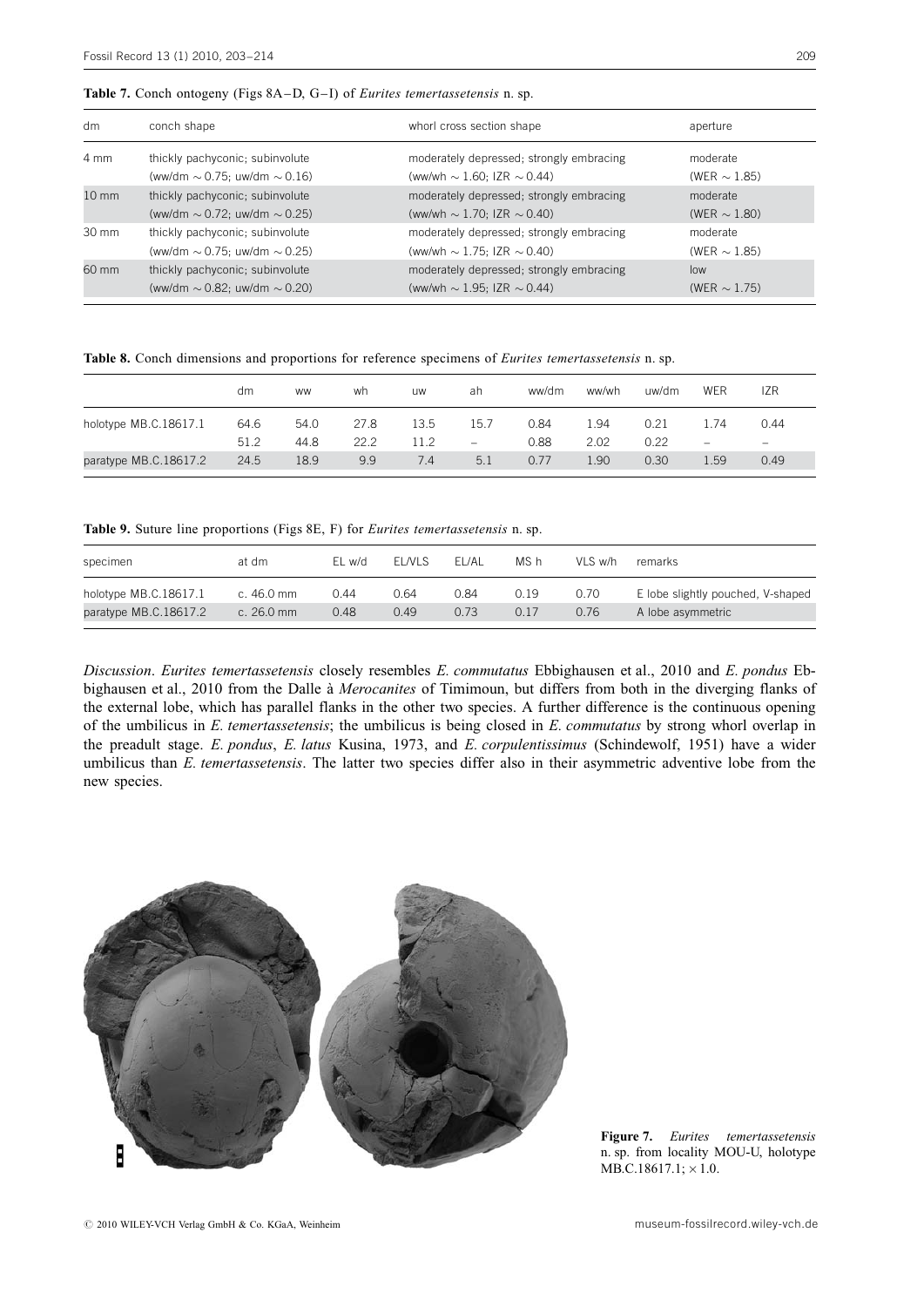

Figure 8. Eurites temertassetensis n. sp. A. Dorsal view of holotype MB.C.18617.1 from locality MOU-U;  $\times$  1.0. B. Cross section of paratype MB.C.18634 from Hassi Sguilma;  $\times 1.0$ . C. Cross section of paratype MB.C.18617.2 from locality MOU-U;  $\times 1.0$ . **D.** Cross section (inner whorls) of the same specimen;  $\times 2.5$ . E. Suture line of paratype MB.C.18617.2 from locality MOU-U, at 18.4 mm ww, 8.8 mm wh; 5.0. F. Suture line of holotype MB.C.18617.1 from locality MOU-U, at 38.6 mm ww, 22.2 mm wh; 2.5. G–I. Ontogenetic development of the conch width index (ww/dm), umbilical width index (uw/dm), whorl width index (ww/ wh), and whorl expansion rate (WER) of all available specimens.

#### Subfamily Trimorphoceratinae Ebbighausen, Korn & Bockwinkel, 2010

#### Trimorphoceras Ebbighausen, Korn & Bockwinkel, 2010

For a detailed discussion of the genus, see Ebbighausen et al. (2010).

#### Trimorphoceras azzelmattiense n. sp.

Figures 9, 10

Derivation of name. After the type locality.

Holotype. Specimen MB.C.18621, illustrated in Figure 9.

Type locality and horizon. West of Azzel Matti, locality A292 (Ahnet, South Algeria); Iridet Formation (Ammonellipsites-Merocanites Assemblage).

Material. Only the holotype with a 58 mm conch diameter; it is a moderately well-preserved specimen in dark reddish oolithic limestone. The specimen is slightly corroded at places, but shows shell remains as well as the suture line.

Diagnosis. Trimorphoceras with a thickly discoidal, subinvolute conch at 60 mm dm; very slow closure of the umbilicus in the adult stage; umbilical margin rounded, umbilical wall slightly flattened; aperture moderately high. Ornament with extremely fine growth-lines. Suture line with very narrow, parallel-sided external lobe and low median saddle; ventrolateral saddle broadly rounded and almost symmetric; adventive lobe strongly asymmetric.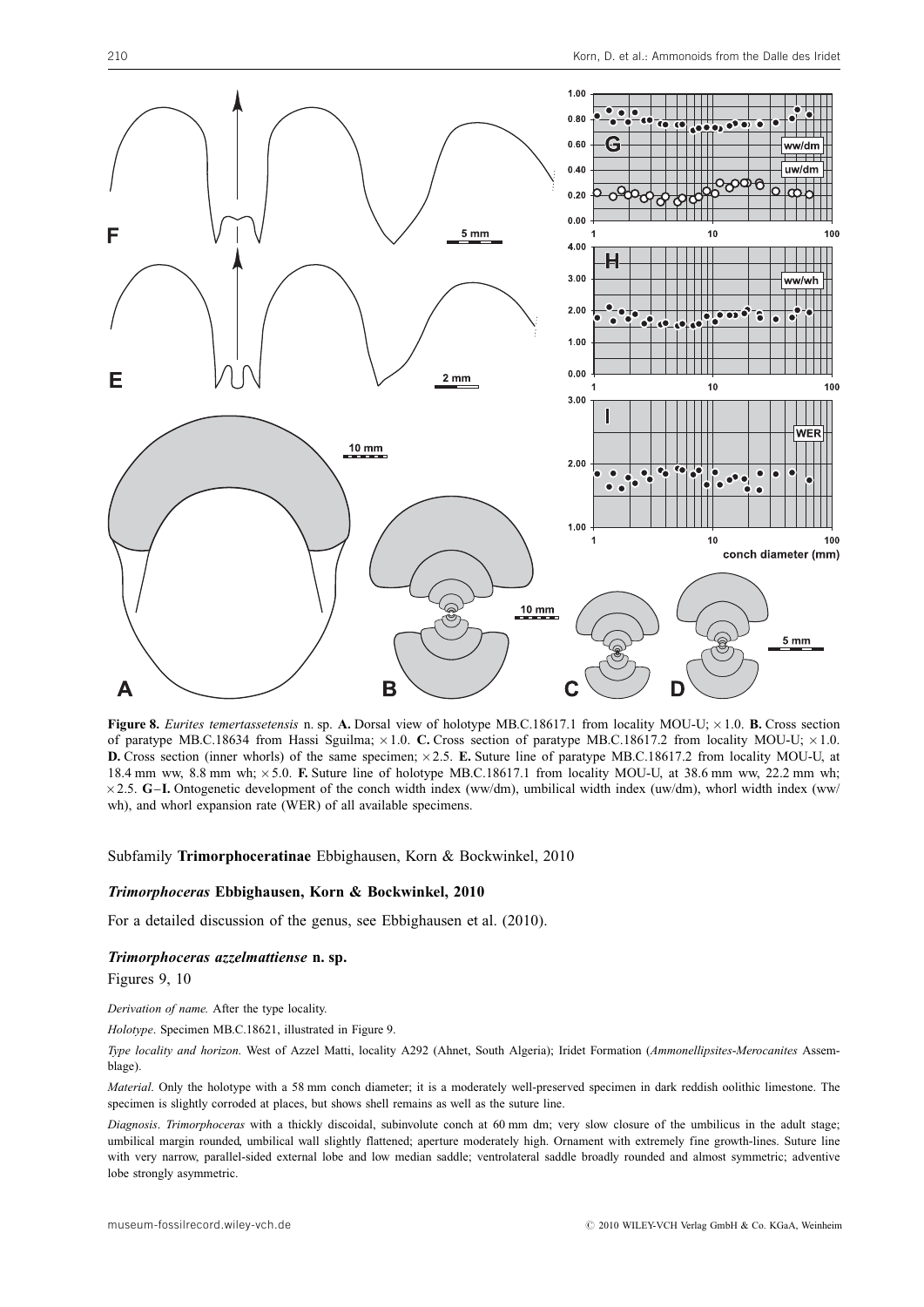|  |  |  |  |  | Table 10. Conch ontogeny (Fig. 10A) of Trimorphoceras azzelmattiense n. sp. |  |  |
|--|--|--|--|--|-----------------------------------------------------------------------------|--|--|
|--|--|--|--|--|-----------------------------------------------------------------------------|--|--|

| dm    | conch shape                            | whorl cross section shape                 | aperture          |
|-------|----------------------------------------|-------------------------------------------|-------------------|
| 58 mm | thickly discoidal; subinvolute         | weakly depressed; very strongly embracing | moderate          |
|       | (ww/dm $\sim$ 0.57; uw/dm $\sim$ 0.24) | (ww/wh $\sim$ 1.15; IZR $\sim$ 0.46)      | (WER $\sim$ 1.85) |

|  |  |  |  |  |  |  | Table 11. Conch dimensions and proportions for reference specimens of Trimorphoceras azzelmattiense n. sp. |  |
|--|--|--|--|--|--|--|------------------------------------------------------------------------------------------------------------|--|
|--|--|--|--|--|--|--|------------------------------------------------------------------------------------------------------------|--|

|                     | dm   | <b>WW</b> | wh   | <b>UW</b> | ah   | ww/dm | ww/wh | uw/dm | WER                      | IZR                      |
|---------------------|------|-----------|------|-----------|------|-------|-------|-------|--------------------------|--------------------------|
| holotype MB.C.18621 | 58.5 | 33.6      | 29.0 | 14.0      | 15.6 | 0.57  | 1.16  | 0.24  | .86ء                     | 0.46                     |
|                     | 43.3 | 30.4      | 19.1 | 11.7      | $-$  | 0.70  | 59ء   | 0.27  | $\overline{\phantom{m}}$ | $\overline{\phantom{m}}$ |

Table 12. Suture line proportions (Fig. 10B) for Trimorphoceras azzelmattiense n. sp.

| specimen            | at dm   | EL w/d | <b>ELNLS</b> | EL/AL | MS h | VLS w/h | remarks                    |
|---------------------|---------|--------|--------------|-------|------|---------|----------------------------|
| holotype MB.C.18621 | 52.0 mm | 0.30   | 0.40         | 0.80  | 0.28 | 0.76    | A lobe strongly asymmetric |

Discussion. The conch morphology of Trimorphoceras azzelmattiense resembles that of T. absolutum Ebbighausen et al., 2010 and T. molestum Ebbighausen et al., 2010 from the Dalle à Merocanites, but differs in the wider umbilicus (ww/dm = 0.24 at 58 mm dm in contrast to 0.10–0.15 in T. absolutum and 0.15–0.25 in T. molestum). This difference is mainly caused by the delayed process of closure of the umbilicus in the adult stage in T. azzelmattiense. A further difference is the much lower aperture in T. azzelmattiense at a diameter of almost 60 mm (WER = 1.86) in contrast to T. absolutum and T. molestum (1.95–2.15).



Figure 9. Trimorphoceras azzelmattiense n. sp. from Azzel Matti, holotype MB.C.18621;  $\times 1.0$ .

Figure 10. Trimorphoceras azzelmattiense n. sp. from Azzel Matti. A. Dorsal view of holotype MB.C.18621;  $\times 1.0$ . B. Suture line of holotype MB.C.18621, at 52.0 mm dm, 32.5 mm ww, 24.0 mm wh;  $\times$  2.0.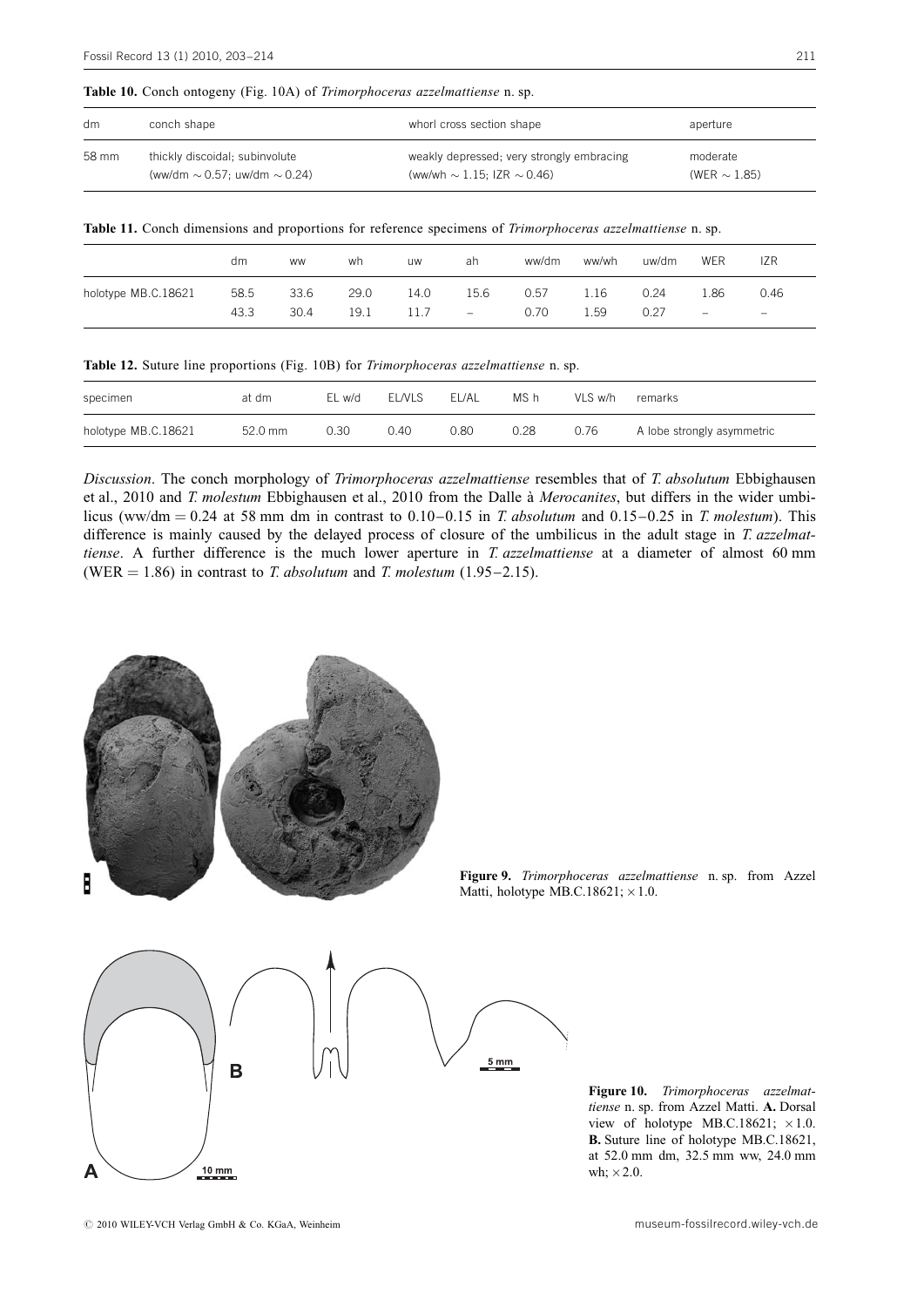#### Trimorphoceras teguentourense n. sp.

Figures 11, 12

Derivation of name. After the type locality.

Holotype. Specimen MB.C.18625.1, illustrated in Figure 11.

Type locality and horizon. Erg Teguentour, locality A259/4 (Ahnet, South Algeria); Iridet Formation (Ammonellipsites-Merocanites Assemblage).

Material. Only the holotype with a 41 mm conch diameter and the paratype with 30 mm dm. The two specimens show the transformation from the pachyconic into the discoidal conch shape.

Diagnosis. Trimorphoceras with a thickly discoidal, subinvolute conch at 40 mm dm; umbilical margin rounded, umbilical wall convex; aperture high. Without constrictions. Suture line with very narrow, parallel-sided external lobe and very low median saddle; ventrolateral saddle broadly rounded and asymmetric; adventive lobe strongly asymmetric with slightly curved ventral flank and strongly curved dorsal flank.

|  |  |  |  |  |  | Table 13. Conch ontogeny (Fig. 12A) of Trimorphoceras teguentourense n. sp. |  |  |  |
|--|--|--|--|--|--|-----------------------------------------------------------------------------|--|--|--|
|--|--|--|--|--|--|-----------------------------------------------------------------------------|--|--|--|

| dm    | conch shape                            | whorl cross section shape                 | aperture          |
|-------|----------------------------------------|-------------------------------------------|-------------------|
| 30 mm | thinly pachyconic; subinvolute         | weakly depressed; very strongly embracing | moderate          |
|       | (ww/dm $\sim$ 0.67; uw/dm $\sim$ 0.23) | (ww/wh $\sim$ 1.45; IZR $\sim$ 0.46)      | (WER $\sim$ 1.77) |
| 40 mm | thickly discoidal; subinvolute         | weakly depressed; strongly embracing      | high              |
|       | (ww/dm $\sim$ 0.54; uw/dm $\sim$ 0.18) | (ww/wh $\sim$ 1.10; IZR $\sim$ 0.40)      | (WER $\sim$ 2.00) |

Table 14. Conch dimensions and proportions for reference specimens of Trimorphoceras teguentourense n. sp.

|                       | dm   | <b>WW</b> | wh   | uw  | ah   | ww/dm | ww/wh | uw/dm | WER  | IZR  |
|-----------------------|------|-----------|------|-----|------|-------|-------|-------|------|------|
| holotype MB.C.18625.1 | 41.2 | 22.2      | 20.1 | 7.3 | 12.1 | 0.54  | 1.11  | 0.18  | 2.01 | 0.40 |
| paratype MB.C.18625.2 | 29.9 | 19.9      | 13.7 | 6.8 | 7.4  | 0.67  | 1.46  | 0.23  |      | 0.46 |

Table 15. Suture line proportions (Fig. 12B) for Trimorphoceras teguentourense n. sp.

| specimen              | at dm   | EL w/d | <b>FL/VLS</b> | FL/AL | MS h | VLS w/h | remarks                    |
|-----------------------|---------|--------|---------------|-------|------|---------|----------------------------|
|                       |         |        |               |       |      |         |                            |
| holotype MB.C.18625.1 | 36.7 mm | 0.44   | 0.67          | 1.02  | 0.19 | 0.66    | A lobe strongly asymmetric |



Figure 11. Trimorphoceras teguentourense n. sp. from Erg Teguentour, holotype MB.C.18625.1;  $\times$  1.25.

Figure 12. Trimorphoceras teguentourense n. sp. from Erg Teguentour. A. Dorsal view of holotype MB.C.18625.1;  $\times$  1.0. **B.** Suture line of holotype MB.C.18625.1, at 36.7 mm dm, 21.7 mm ww, 18.2 mm wh;  $\times 2.5$ .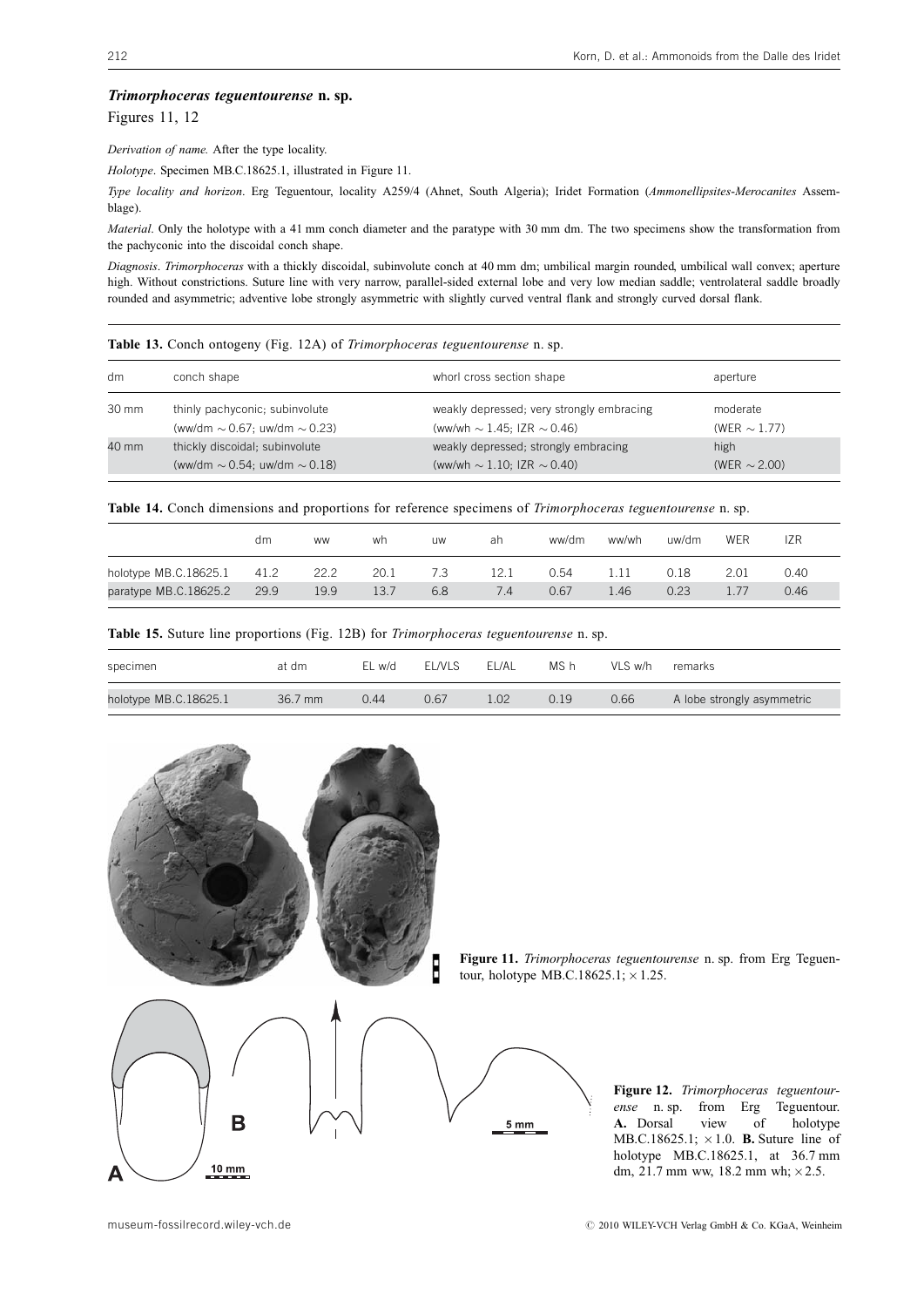Discussion. Trimorphoceras teguentourense belongs to the more discoidal species of the genus and is comparable to *T. crassilens* Ebbighausen et al., 2010. The main difference to the species from the Dalle à *Merocanites* is the wider umbilicus of T. teguentourense in comparable growth stages (at 30 mm dm: uw/dm  $\sim 0.23$  in T. teguentourense and 0.10–0.20 in T. crassilens; at 40 mm dm: uw/dm  $\sim$  0.18 in T. teguentourense and 0.07–0.15 in T. crassilens).

#### Family Maxigoniatitidae Korn, Klug & Mapes, 1999

#### Subfamily Dzhaprakoceratinae Korn, Bockwinkel & Ebbighausen, 2010

For a detailed discussion of the subfamily, see Korn et al. (2010b).

#### Dzhaprakoceras Popov, 1965

For a detailed discussion of the genus, see Korn et al. (2010b).

#### Dzhaprakoceras dzhazairense Ebbighausen, Korn & Bockwinkel, 2010

Figure 13

Holotype. Specimen MB.C.18615.1, illustrated by Ebbighausen et al. (2010) in Figure 41A.

Type locality and horizon. Sebkha de Timimoun, locality TIM-C7 (12 km SW of Timimoun, Algeria); Ammonellipsites-Merocanites Assemblage.

Material. This species is probably the most common in the Iridet Formation; ten specimens between 35 and approximately 95 mm conch diameter are available from the Erg Teguentour. The largest of the specimens, of which most are poorly preserved, (MB.C.18628.1) has a completely preserved phragmocone, suggesting that the diameter plus body chamber measured about 160 mm in diameter.

Diagnosis. See Ebbighausen et al (2010).

Table 16. Conch dimensions and proportions for reference specimens of *Dzhaprakoceras dzhazairense* Ebbighausen et al. (2010).

|              | dm   | <b>WW</b> | wh   | <b>UW</b> | ah                       | ww/dm | ww/wh | uw/dm | WER                      | <b>IZR</b>               |
|--------------|------|-----------|------|-----------|--------------------------|-------|-------|-------|--------------------------|--------------------------|
| MB.C.18628.2 | 53.7 | 23.4      | 28.4 | 3.8       | 16.7                     | 0.44  | 0.82  | 0.07  | 2.01                     | 0.41                     |
| MB.C.18628.3 | 41.5 | 19.6      | 24.6 | 3.3       | 13.3                     | 0.47  | 0.79  | 0.08  | 2.16                     | 0.46                     |
| MB.C.18628.4 | 35.9 | 18.4      | 20.8 | 2.1       | $\overline{\phantom{m}}$ | 0.51  | 0.88  | 0.06  | $\overline{\phantom{0}}$ | $\overline{\phantom{0}}$ |

| Table 17. Suture line proportions (Fig. 13) for <i>Dzhaprakoceras dzhazairense</i> Ebbighausen et al. (2010). |  |  |  |  |  |  |
|---------------------------------------------------------------------------------------------------------------|--|--|--|--|--|--|
|---------------------------------------------------------------------------------------------------------------|--|--|--|--|--|--|

| specimen     | at dm                | EL w/d | <b>EL/VLS</b> | EL/AL | MS h | VLS w/h | remarks                        |
|--------------|----------------------|--------|---------------|-------|------|---------|--------------------------------|
| MB.C.18628.1 | c. $90.0 \text{ mm}$ | 0.33   | 0.52          | 0.80  | ว.33 | 0.63    | E lobe affected by previous SL |



Figure 13. Dzhaprakoceras dzhazairense Ebbighausen et al. 2010 from Erg Teguentour. Suture line of specimen MB.C.18628.1, at 34.0 mm ww, 51.0 mm wh;  $\times$  1.5.